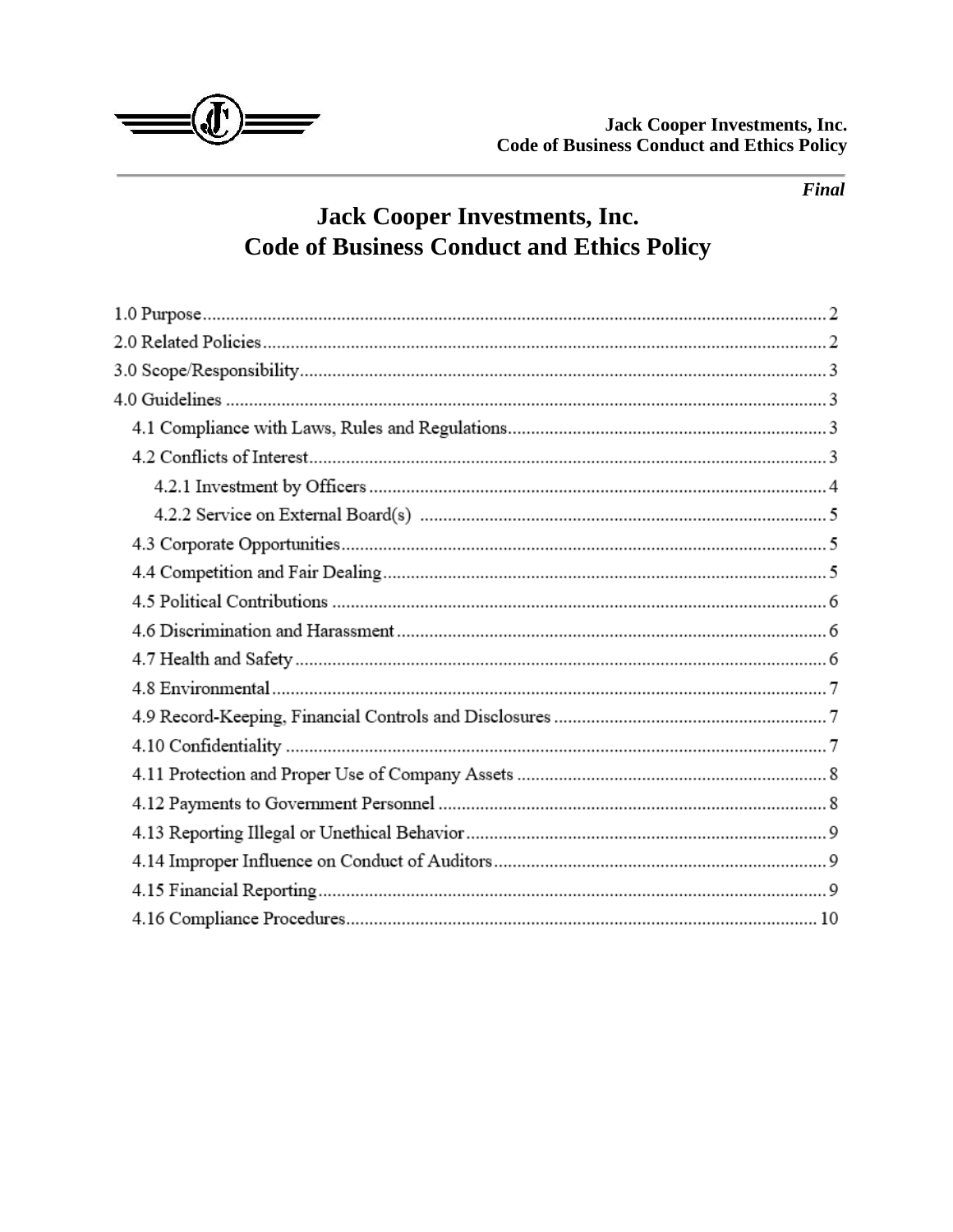

# **1.0 Purpose**

This Code of Business Conduct and Ethics Policy (this "**Code**") covers a wide range of business practices and procedures. It does not cover every issue that may arise, but it sets out basic principles to guide all directors, officers, and employees of Jack Cooper Investments, Inc. and its wholly owned or controlled subsidiaries (collectively, the "**Company**"). All directors, officers, and employees of the Company must conduct themselves accordingly and seek to avoid even the appearance of improper behavior. This Code should also be provided to and followed by the Company's agents and representatives. In addition, Company policies apply to various Company operations and all employees need to know and follow those policies that apply to Company work. For purposes of this Code, the Company's directors, officers, and employees are referred to herein as "**Covered Persons**".

If a law conflicts with a policy in this Code, Covered Persons must comply with the law. Alternatively, if a local custom or policy conflicts with this Code, Covered Persons must comply with this Code. If Covered Persons have any questions about these conflicts, Covered Persons should ask their supervisor how to handle the situation. Directors and officers of the Company should discuss any questions with the Company's General Counsel. Covered Persons are responsible for understanding the legal and policy requirements that apply to their jobs and for reporting any suspected violations of law, this Code, or any Company policy.

Those who violate the standards in this Code will be subject to disciplinary action, including possible dismissal. Furthermore, violations of this Code may also be violations of law and may result in civil or criminal penalties for Covered Persons, their supervisors, if any, and/or the Company. If a Covered Person is in a situation that they believe may violate or lead to a violation of this Code, they should follow the procedures set out in Section 4.16 (Compliance Procedures) of this Code.

The basic principles discussed in this Code are subject to any other Company policies covering the same issues.

# **2.0 Related Policies**

The following policies may be referenced throughout this Code and should be consulted for additional guidelines:

- *Anti-Corruption and Foreign Corrupt Practices Compliance Policy* (the *"***FCPA Policy***"*)
- *Corporate Disclosure Policy addressing Regulation FD*
- *Corporate Governance Guidelines*
- *Employee Handbook*
- *Insider Trading Policy*
- *Internal Controls Policy*
- *Internal Investigations Policy*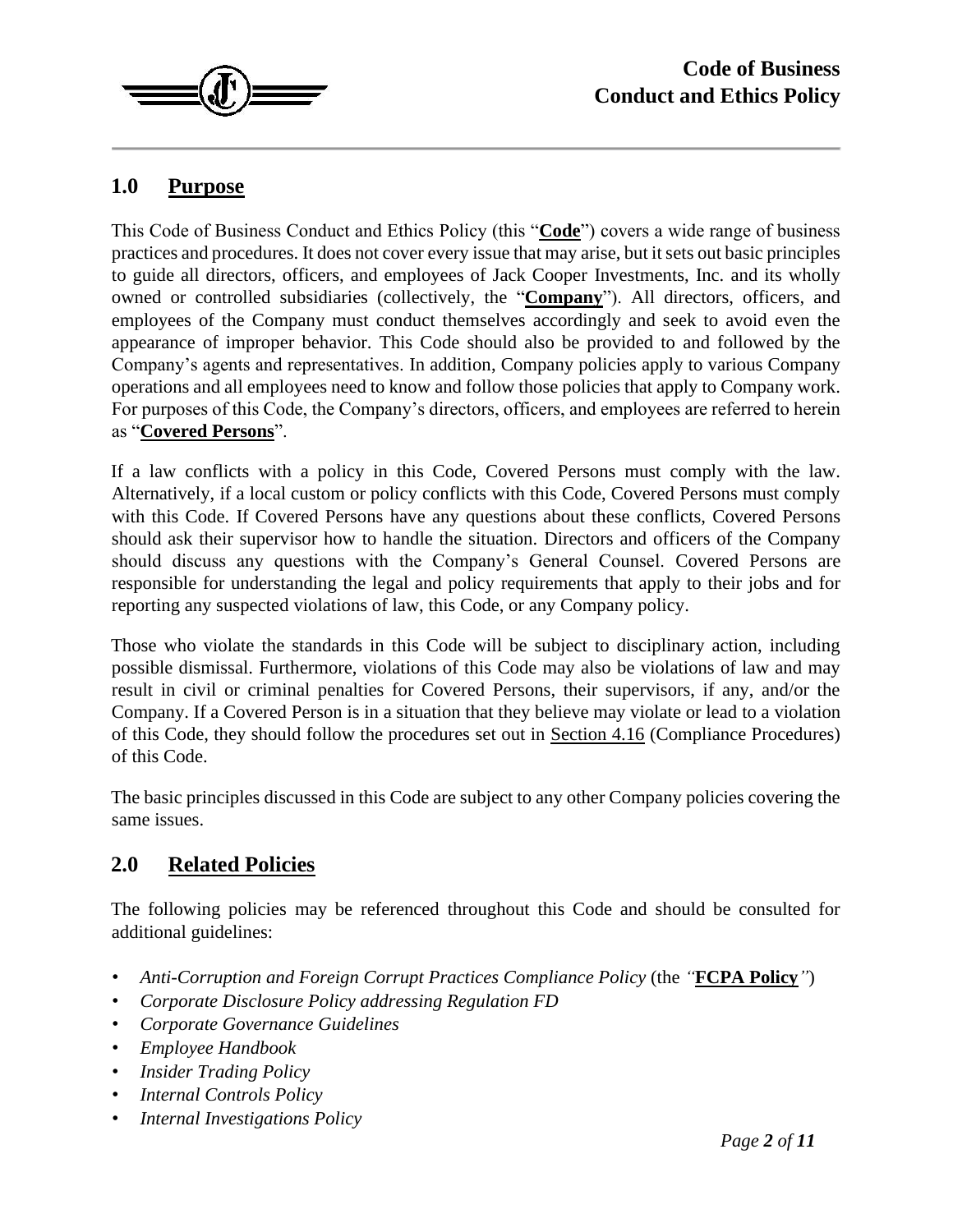

- *Online Conduct Policy*
- *Record Retention Policy*
- *Related Party Transactions Policy*
- *Environmental and Sustainability Policy*
- *Health and Safety Policy*
- *Human Rights Policy*
- *IT Information Security Policy*

# **3.0 Scope/Responsibility**

All Covered Persons are required to follow this Code. All Covered Persons must acknowledge this Code upon onboarding or hire and re-acknowledge annually thereafter. The Board of Directors of Jack Cooper Investments, Inc. (the "**Board**") has the ultimate authority to assess the applicability of this Code to each situation, and its determination as to corrective measures and disciplinary action in the enforcement of this Code, up to and including immediate discharge without prior warning, shall be final and conclusive. If a situation exists or arises where a Covered Person is in doubt as to what to do, they should follow the procedures described in Section 4.16 (Compliance Procedures) of this Code.

# **4.0 Guidelines**

This section describes the business practices and procedures covered by this Code. All potential conflicts must be disclosed and submitted in writing. All exceptions must be approved by the Board.

# **4.1 Compliance with Laws, Rules, and Regulations**

Obeying the law, both in letter and in spirit, is the foundation on which this Company's ethical standards are built. All Covered Persons must respect and obey the laws, rules, and regulations of the cities, states, and countries in which we operate. Although Covered Persons are not expected to know the details of each of these laws, rules, and regulations, it is important to know enough to determine when to seek advice from supervisors, managers, or the General Counsel.

# **4.2 Conflicts of Interest**

It is the Company's policy that all Covered Persons avoid any conflict between their personal interest and those of the Company. The purpose of this Code is to ensure that the Company's honesty and integrity, and therefore its reputation, are not compromised. A "conflict of interest" exists when a person's private interest interferes in any way, or even appears to interfere, with the interests of the Company. A conflict of interest can arise when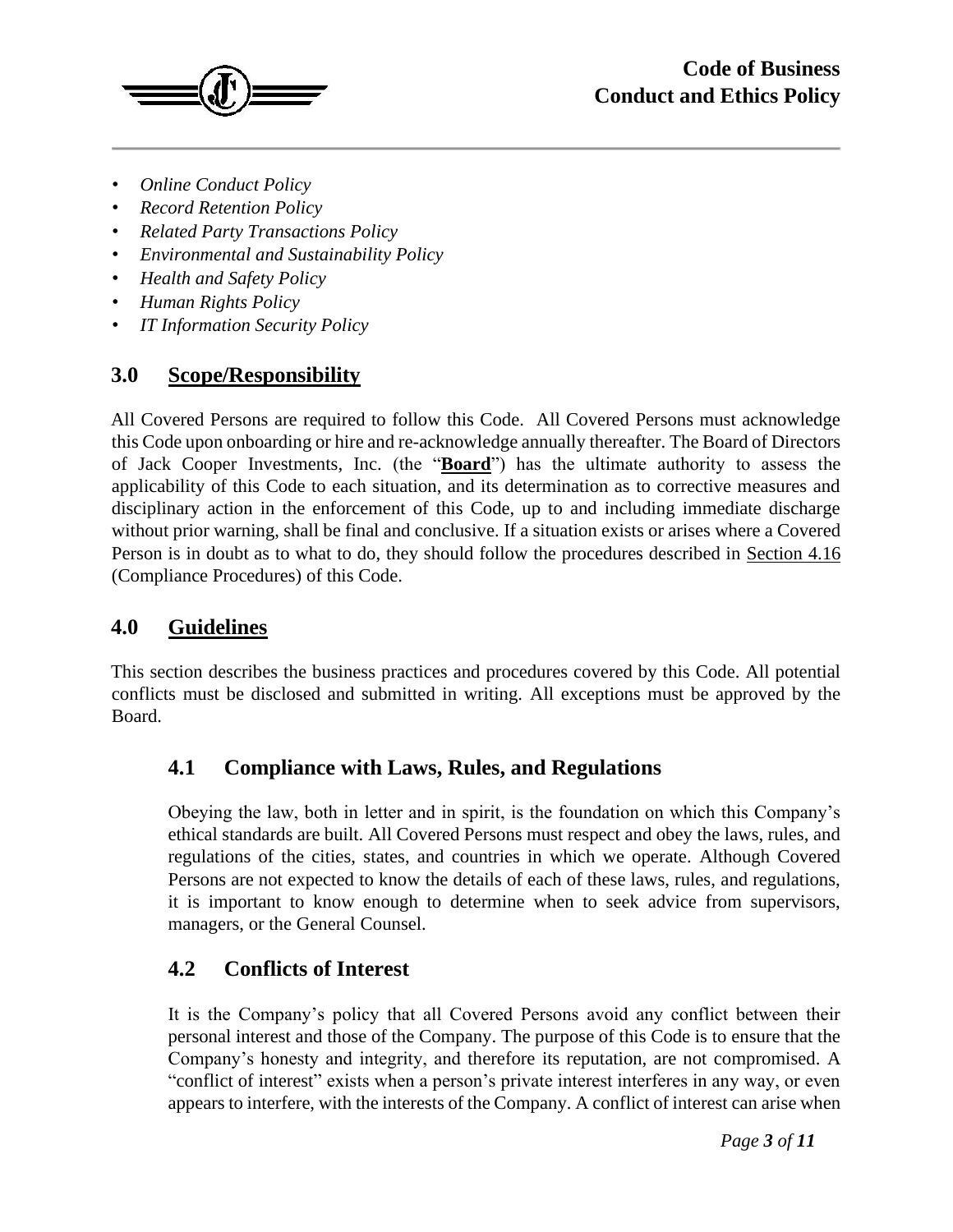

a Covered Person takes actions or has interests that may make it difficult to perform his or her Company work objectively and effectively. A conflicts of interest may also arise when a Covered Person (or a member of his or her family) receives improper personal benefits as a result of his or her position with the Company. It is not possible to give an exhaustive list of situations that might involve violations of this Code. However, examples of conflict of interest include, but are not limited to:

- Loans to, or guarantees of obligations to, a Covered Person or his or her family members by the Company may create conflicts of interest and in certain instances are prohibited by law.
- Holding an interest in any organization that does, or is seeking to do, business with the Company, by any Covered Person who is in a position to directly or indirectly influence either the Company's decision to do business, or the terms upon which business would be done with such organization.
- Holding a material interest in an organization that competes with the Company.
- Being employed by (including as a consultant) or serving on the board of any organization which does, or is seeking to do, business with the Company (e.g., a customer or supplier) or which competes with the Company.
- Profiting personally (e.g., through commissions, loans, expense reimbursements, or other payments) from any organization seeking to do business or doing business with the Company.
- Acceptance of any gift or other favor such as entertainment or services under circumstances where the receipt of such gift or favor might reasonably be deemed by others to influence the judgment or actions of the Covered Person in the conduct of the Company's business (as further described in the Company's FCPA Policy).

Although the Company does not wish to interfere with the normal exchange of social amenities and courtesies (e.g., occasional business-related meals or promotional items of nominal or minor value), Covered Persons should use their best judgment and consult with their supervisors, the Human Resources Department, or the General Counsel accordingly when accepting modest courtesies which are openly given and accepted as part of the usual business amenities, as well as refer to the Company's FCPA Policy.

A conflict of interest would also exist when a member of a Covered Person's immediate family is involved in situations such as those described above. Please see the Related Party Transactions Policy for additional information.

# **4.2.1 Investments by Officers**

To avoid any conflicts of interest, officers of the Company (either individually or with any related party or parties and subject to the Company's governing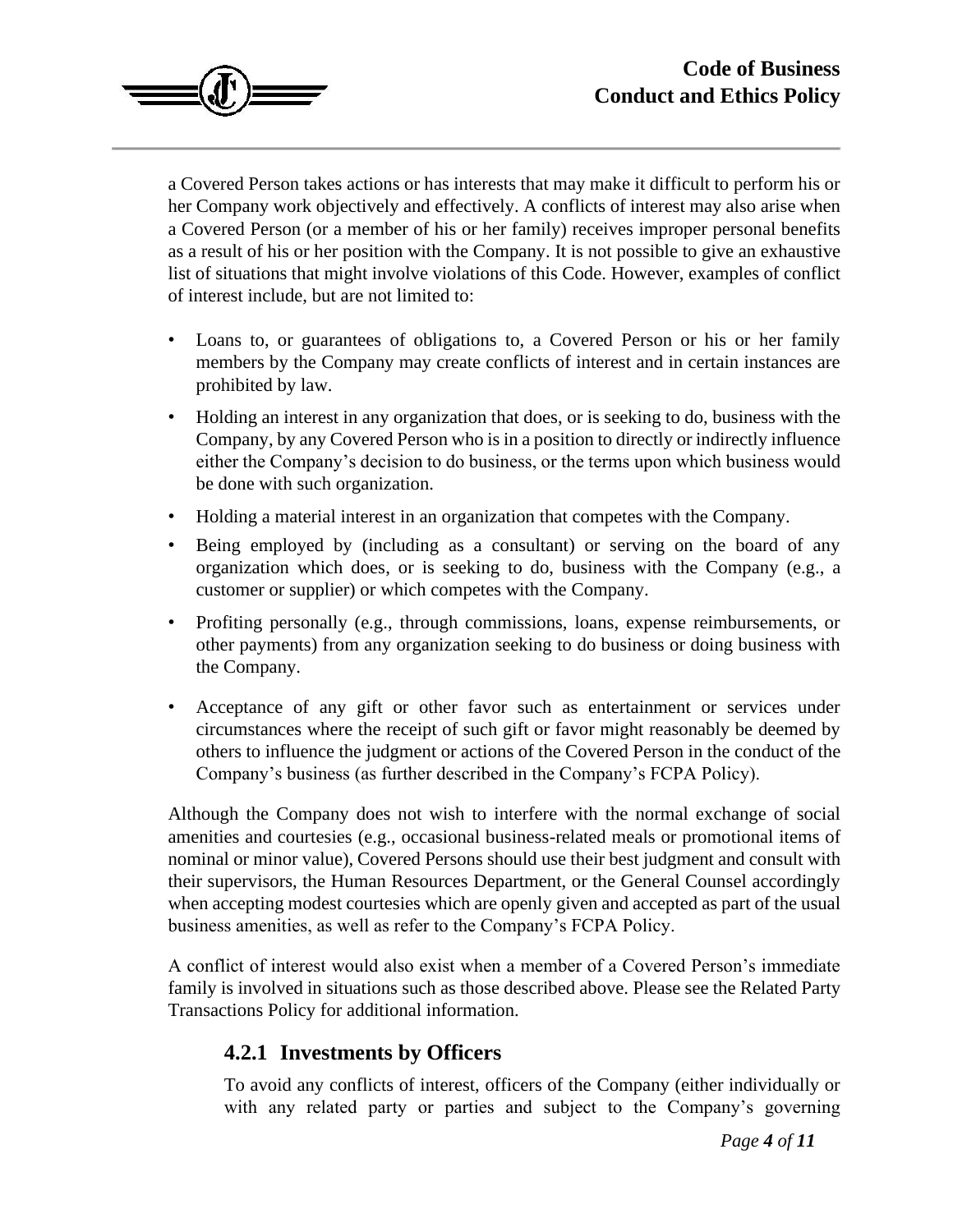

documents, as may be amended from time to time) shall not, without the approval of the Board, directly or indirectly:

- 1. Invest in the securities of any company in which the Company itself has made an investment;
- 2. Make any investment in a potential corporate opportunity; or
- 3. Make any investment (determined at the time it is made), whether direct or indirect through any other person or entity, in any competitor of the Company.

# **4.2.2 Service on External Board(s)**

No officer may serve on the board of directors or advisory board, or their equivalent, of any company, other than any non-profit entity, without the approval of the Board.

In addition, each member of the Board shall annually disclose in writing to the Board all of their board of directors, advisory board, or equivalent positions in other companies (private and public, including non-profit entities). Each Board member shall also disclose in writing to the Board any such proposed position with a public company before it becomes effective. The Board shall identify any potential conflicts of interest with respect to any such position.

# **4.3 Corporate Opportunities**

Covered Persons are prohibited from taking opportunities that are discovered through the use of corporate property, information, or position for themselves without the consent of the Board (subject to the Company's governing documents as may be amended from time to time). No Covered Person may use corporate property, information, or position for personal gain and no Covered Person may compete with the Company directly or indirectly. Covered Persons owe a duty to the Company to advance the Company's interests when the opportunity to do so arises.

# **4.4 Competition and Fair Dealing**

The Company seeks to outperform its competition fairly and honestly. We seek competitive advantages through superior performance, never through unethical or illegal business practices. Stealing proprietary information, possessing trade secret information that was obtained without the owner's consent, or inducing such disclosures by past or present employees of other companies is prohibited. Each Covered Person should endeavor to respect the rights of and deal fairly with the Company's customers, suppliers, competitors, and employees. No Covered Person should take unfair advantage of anyone through manipulation, concealment, abuse of privileged information, misrepresentation of material facts, or any other illegal trade practice.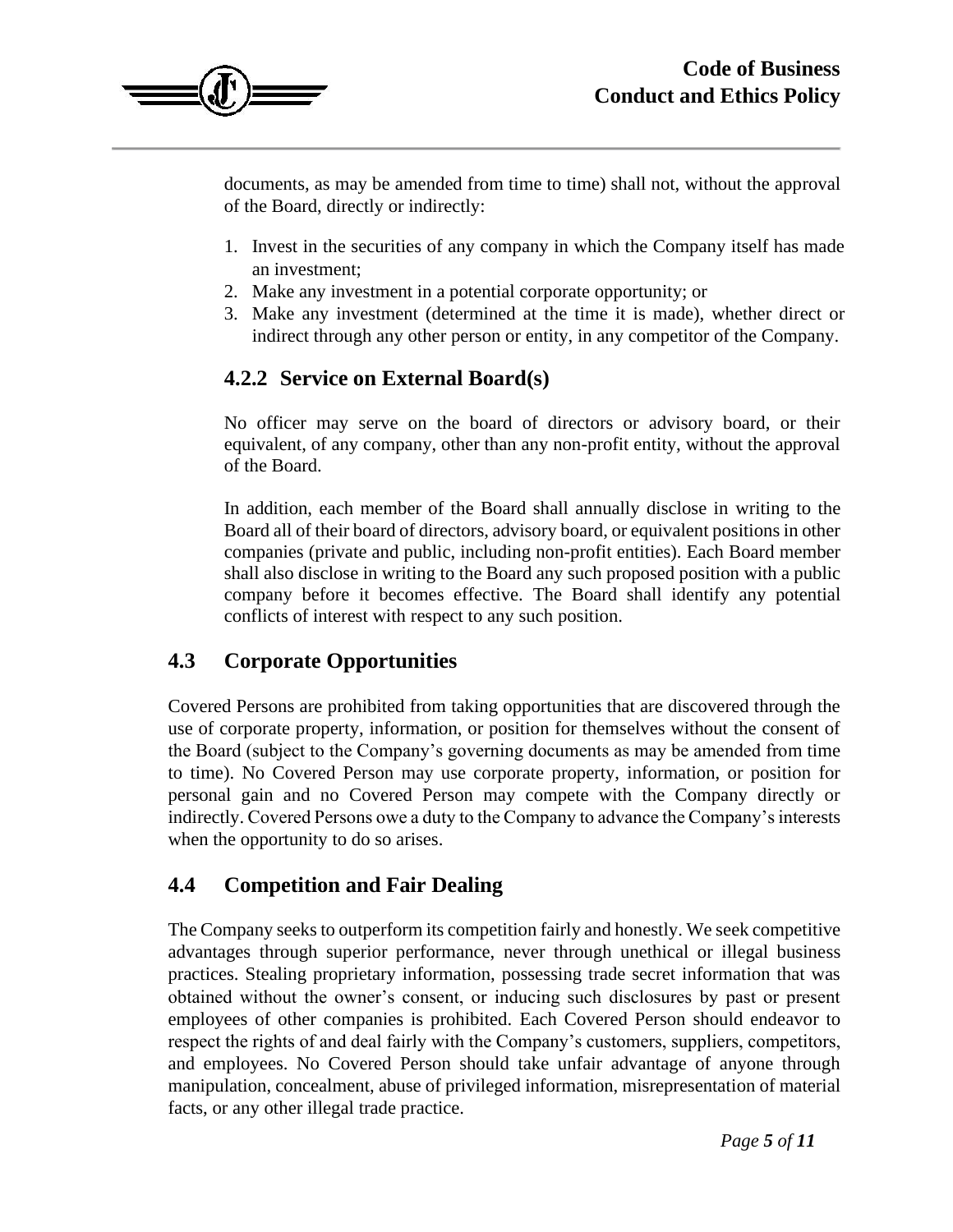

No Covered Person is permitted to engage in price fixing, bid rigging, allocation of markets or customers, or similar illegal activities.

To maintain the Company's valuable reputation, compliance with quality processes and safety requirements is essential. All inspection and testing documents must be handled in accordance with all applicable specifications and requirements.

The purpose of business entertainment and gifts in a commercial setting is to create goodwill and sound working relationships, not to gain unfair advantage with customers. No gift or entertainment should ever be offered, given, provided, or accepted by any Covered Person, family member of a Covered Person, or agent that is: (1) a cash gift; (2) inconsistent with customary business practices and customer specific business practices; (3) can be construed as a bribe or payoff; or (5) violates any laws, regulations, or applicable policies of the other party's organization. Employees should discuss with their supervisor any gifts or proposed gifts that they are not certain are appropriate.

Refer to the Company's Anti-Corruption and FCPA Policy for additional guidance.

#### **4.5 Political Contributions**

Except as approved in advance by the General Counsel, the Company prohibits political contributions (directly or through trade associations) by the Company or its business units. This includes: (a) any contributions of Company funds or other assets for political purposes; (b) encouraging individual employees to make any such contribution; or (c) reimbursing an employee for any contribution.

Individual Covered Persons are free to make personal political contributions at their own discretion.

#### **4.6 Discrimination and Harassment**

The diversity of the Company's employees is a tremendous asset. We are firmly committed to providing equal opportunity in all aspects of employment and will not tolerate any illegal discrimination or harassment based on race, color, sex, religion, marital status, age, national origin or ancestry, disability, medical condition, sexual orientation, or any other consideration made unlawful by federal, state, or local laws.

Please see the Company's "Employee Handbook" for additional information.

#### **4.7 Health and Safety**

The Company strives to provide each employee and officer with a safe and healthy work environment. Each employee and officer have the responsibility for maintaining a safe and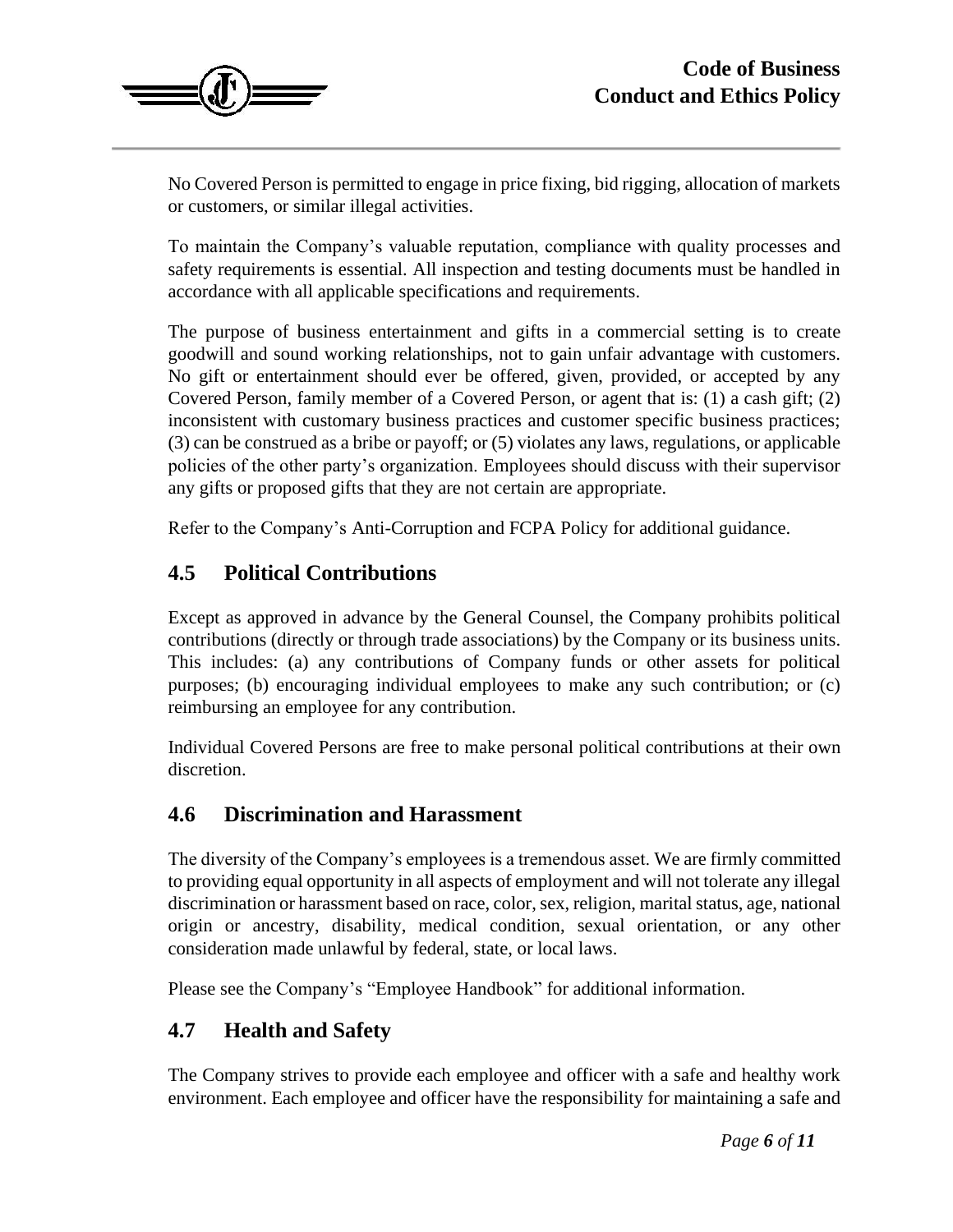

healthy workplace for all employees and officers by following environmental, safety, and health rules and practices and by reporting accidents, injuries, and unsafe equipment, practices, or conditions. Violence and threatening behavior are not permitted.

Employees and officers are expected to perform their Company related work in a safe manner, free of the influences of alcohol, illegal drugs, or controlled substances. The use of illegal drugs will not be tolerated.

# **4.8 Environmental**

The Company expects its employees and officers to follow all applicable environmental laws and regulations. If you are uncertain about your responsibility or obligation, you should check with your supervisor, manager, or the Vice President of Quality Assurance & Safety for guidance.

#### **4.9 Record-Keeping, Financial Controls, and Financial Disclosures**

The Company requires honest, accurate, and timely recording and reporting of information in order to make responsible business decisions.

Every payment given or received, and every other transaction made by or on behalf of the Company shall be accurately and promptly entered in the Company's accounting records using the normal financial channels and methods. No undisclosed or "off the books" funds, including cost rebates and/or allowances held by vendors, etc., shall be kept and no Company expenditure shall be used for other than its stated purpose.

All of the Company's books, records, accounts, and financial statements must be maintained in reasonable detail; must appropriately reflect the Company's transactions; must be promptly disclosed in accordance with any applicable laws or regulations; and must conform both to applicable legal requirements and to the Company's system of internal controls. Refer to the Company's "Internal Controls Policy*"* for more information regarding adherence to the Company's system of internal accounting control.

Records should always be retained or destroyed according to the Company's "Record Retention Policy." In accordance with those policies, in the event of litigation or governmental investigation, please consult your supervisor or the General Counsel.

# **4.10 Confidentiality**

During the course of work, a Covered Person may become aware of confidential information regarding the Company's proprietary information, which includes all nonpublic information that might be of use to competitors or harmful to the Company or its customers or suppliers if disclosed. This includes, but is not limited to, information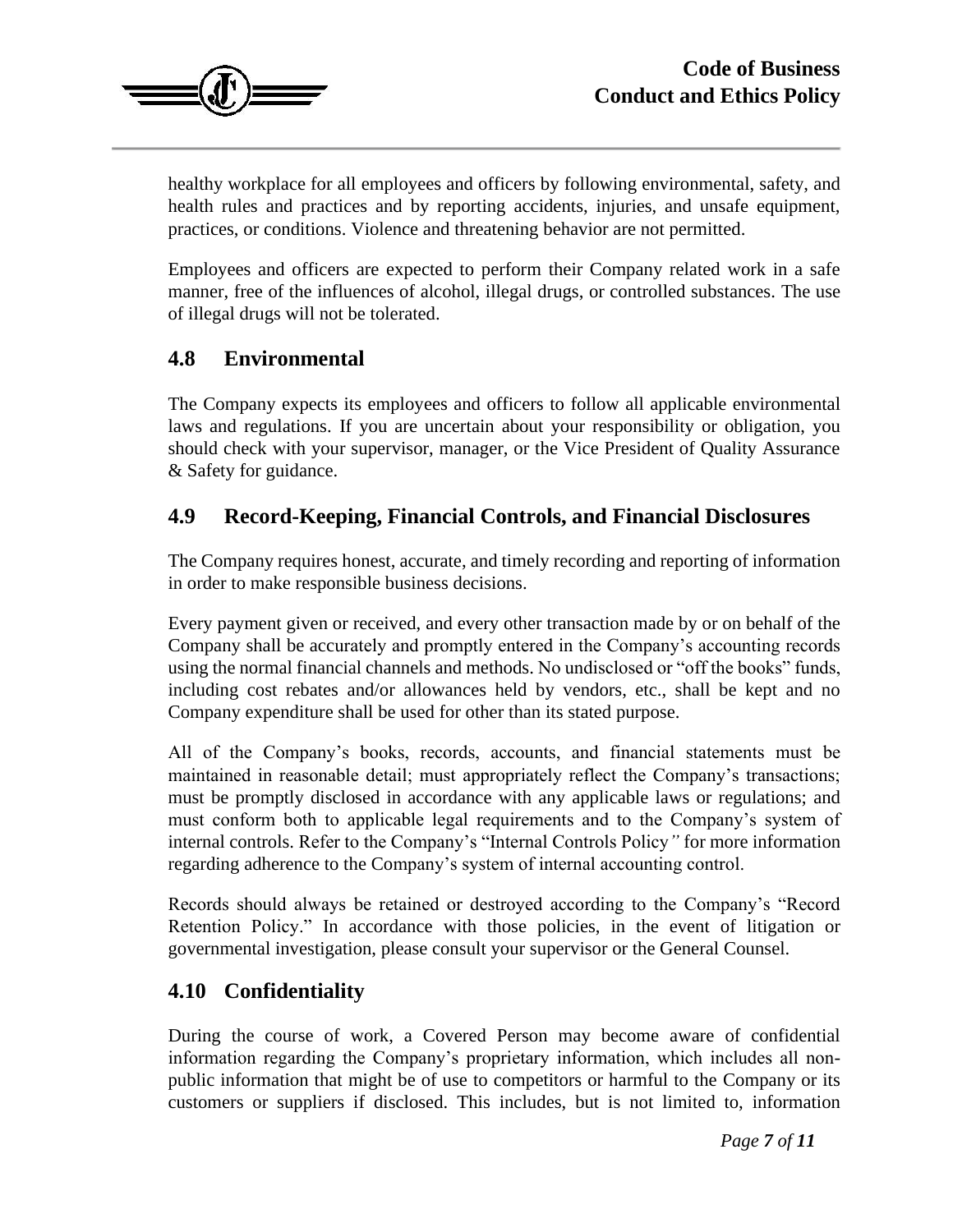

regarding Company finances, pricing, products and new product/service development, software and computer programs, marketing strategies, suppliers, customers and potential customers, knowledge, skills, and abilities of personnel, and financings, acquisitions, and similar transactions. A Covered Person also may become aware of similar confidential information belonging to the Company's clients, suppliers, or targets in which they have entrusted to us. It is extremely important that all such information remain confidential, and particularly not be disclosed to the Company's competitors or outside investors. Any Covered Person who improperly copies, removes (whether physically or electronically), uses, or discloses confidential information to anyone outside of the Company may be subject to disciplinary action up to and including termination.

The obligation to preserve the confidentiality of proprietary information continues even after employment ends.

Nothing in this Confidentiality section prohibits a Covered Person from reporting possible violations of federal law or regulation to any governmental agency or entity, including, but not limited to, the Department of Justice, the Securities and Exchange Commission, the Congress, and the Inspector General, or making other disclosures that are protected under the whistleblower provisions of federal law or regulation.

# **4.11 Protection and Proper Use of Company Assets**

All Covered Persons should protect the Company's assets and ensure their efficient use. Theft, carelessness, and waste have a direct impact on the Company's profitability. All Company assets are to be protected and used efficiently, in an ethical manner, and for legitimate Company purposes. Any suspected incident of fraud or theft should be immediately reported for investigation. Company assets should not be used for non-Company business.

Company assets include electronic communication and technology. The obligation of Covered Persons to protect the Company's assets also includes the Company's proprietary information. Proprietary information includes intellectual property such as trade secrets, patents, trademarks, and copyrights, as well as business, marketing, and service plans, engineering and manufacturing ideas, designs, databases, records, salary information, and any unpublished financial data and reports. Unauthorized use or distribution of this information is a violation of Company policy. It could also be illegal and result in civil or criminal penalties.

# **4.12 Payments to Government Personnel**

Please consult the Company's Anti-Corruption and FCPA Policy for specific policies and procedures to which Covered Persons must adhere.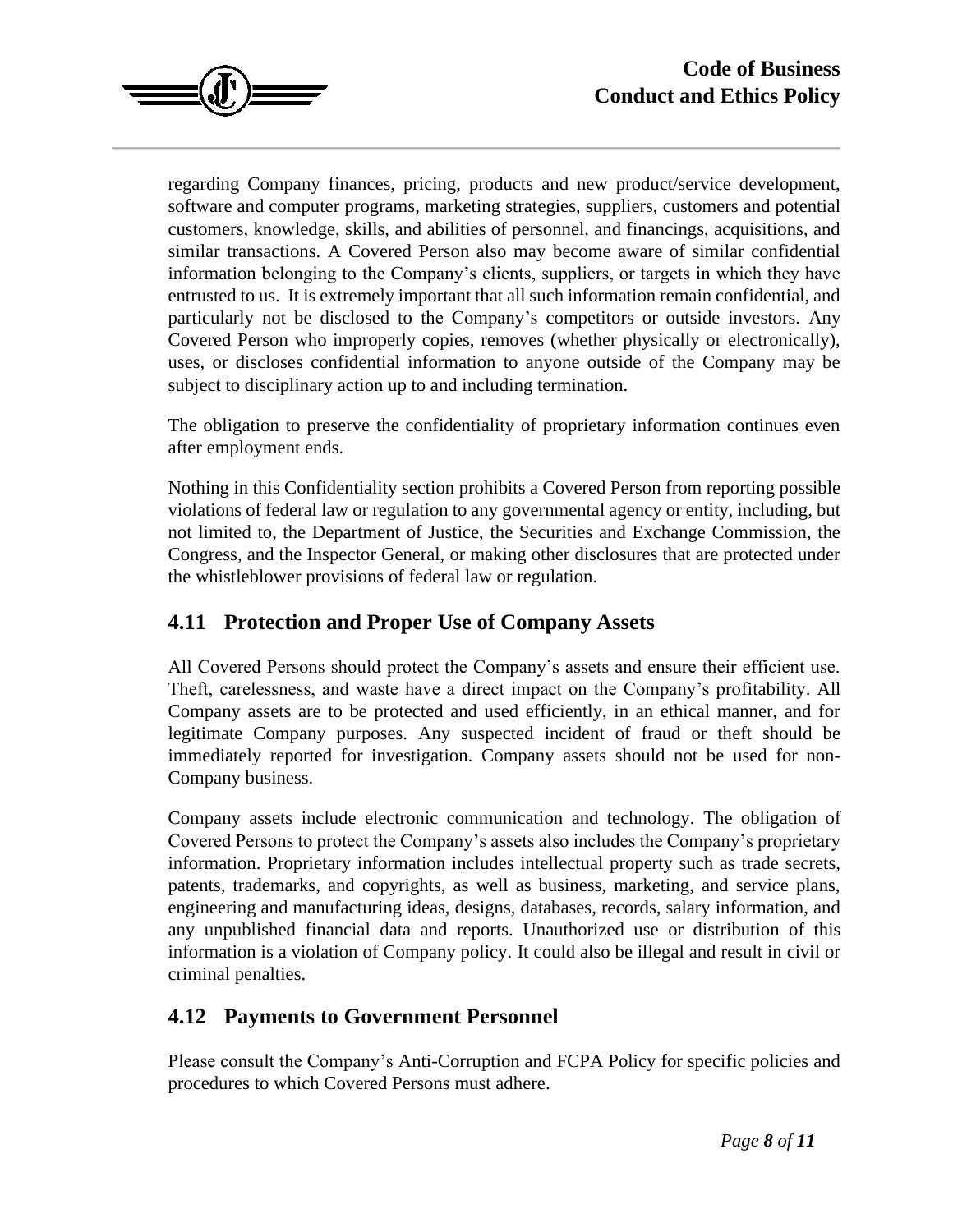

# **4.13 Reporting Illegal or Unethical Behavior**

Covered Persons are required to report known illegal or fraudulent behaviors. Covered Persons are encouraged to talk to supervisors, managers, or other appropriate personnel (or, if they prefer to remain anonymous, they are encouraged to contact Lighthouse, the Company's confidential reporting hotline (Lighthouse Confidential Reporting Hotline: 855-400-7008, [www.lighthouse-services.com/jackcooperabout\)](http://www.lighthouse-services.com/jackcooperabout), about observed behavior that they believe may be illegal or fraudulent, or otherwise a violation of this Code or any other Company policy, or when in doubt about the best course of action in a particular situation. It is the Company's policy not to allow retaliation for good faith reports of misconduct of others made by Covered Persons. Covered Persons are expected to cooperate in internal investigations of misconduct and to adhere to the Company's "Internal Investigations Policy." Please refer to Section 4.16 (Compliance Procedures) for appropriate methods to submit concerns.

#### **4.14 Improper Influence on Conduct of Auditors**

Covered Persons are prohibited to directly or indirectly take any action to coerce, manipulate, mislead, or fraudulently influence the Company's independent auditors for the purpose of rendering the financial statements of the Company materially misleading. Prohibited actions include, but are not limited to, those actions taken to coerce, manipulate, mislead, or fraudulently influence an auditor: (1) to issue or reissue a report on the Company's financial statements that is not warranted in the circumstances (due to material violations of generally accepted accounting principles, generally accepted auditing standards, or other professional or regulatory standards); (2) not to perform an audit, review, or other procedures required by generally accepted auditing standards or other professional standards; (3) not to withdraw an issued report; or (4) not to communicate matters to the Company's Board.

# **4.15 Financial Reporting**

From time to time the Company may be required to comply with the requirements of Section 15(d) of the Securities Exchange Act of 1934, as amended, and file current and periodic reports with the U.S. Securities and Exchange Commission (the "**SEC**"). Accordingly, it is necessary for the Company that its filings with the SEC, and other public communications be complete, fair, accurate, timely, and understandable. Furthermore, as long as the Company has outstanding debt securities issued under Rule 144A or other exemptions from the requirement to register securities under the Securities Act of 1933, as amended, it is necessary that the Company's reports posted for the benefit of the holders of such debt securities be complete, fair, accurate, timely, and understandable. The Company expects employees and officers to take this responsibility very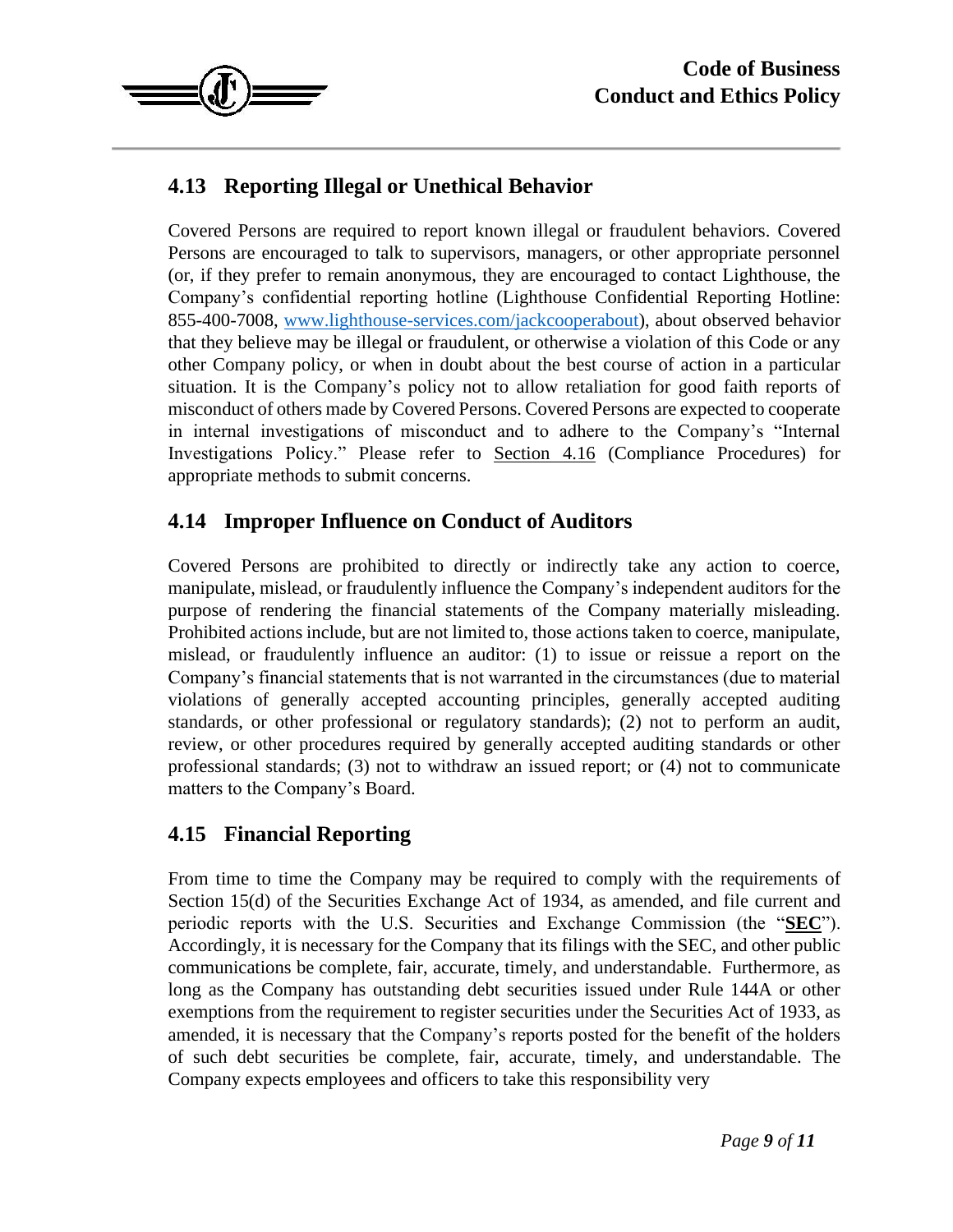

seriously and provide prompt and accurate answers to inquiries related to the Company's disclosure requirements.

The Company's policy is to comply with all financial reporting and accounting regulations applicable to the Company. If any employee or officer has concerns or complaints regarding accounting or auditing matters of the Company, then he or she is encouraged to submit those concerns by one of the methods described in Section 4.16 (Compliance Procedures).

# **4.16 Compliance Procedures**

All Covered Persons must work to ensure prompt and consistent action against violations of this Code. All Covered Persons must acknowledge this Code upon onboarding or hire and re-acknowledge annually thereafter. Covered Persons must also disclose any possible violations to this Code. Should a Covered Person need to disclose a possible violation or clarify their understanding of the Code, the following communication methods are available:



**Possible financial statement violation/fraud/theft**: A Covered Person suspecting possible Code violations related to the Company's financial statements, fraud, and/or theft should first communicate their concerns to their supervisor. If their supervisor is not available or they do not feel comfortable discussing it with their supervisor, they should contact the Human Resources Department, the Director of Controls and Compliance, or the General Counsel. If the employee prefers to remain anonymous, the employee is encouraged to contact Lighthouse, the confidential reporting hotline maintained by a thirdparty service provider that will direct the concerns to the appropriate parties and maintain the employee's anonymity. If the employee feels that these methods will not adequately address their concerns, the employee may escalate to the Board.